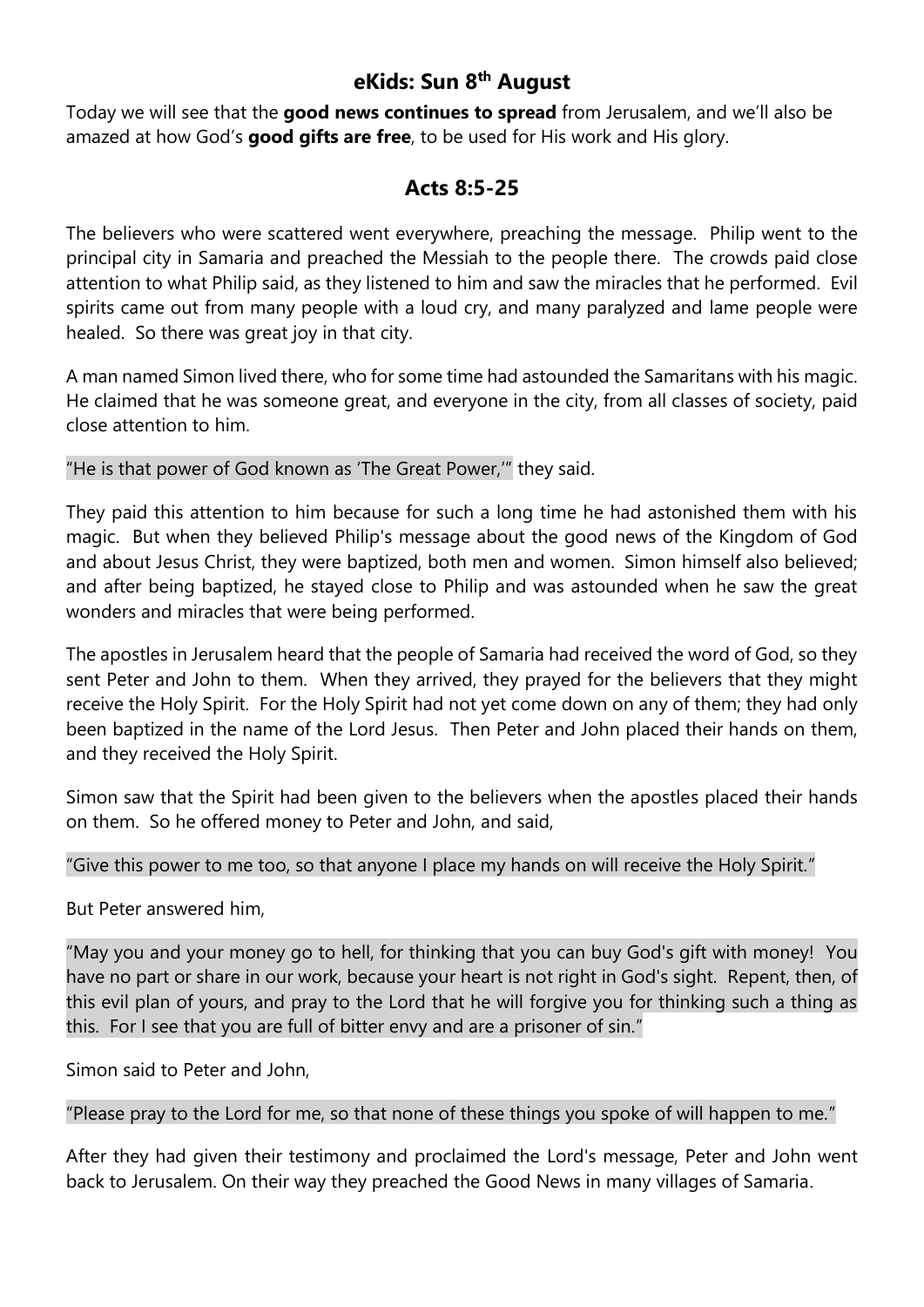### **Re-telling the story...**

Remember that at the beginning of Acts Jesus told his apostles *"You will receive power when the Holy Spirit comes on you; and you will be my witnesses in Jerusalem, and in all Judea and Samaria, and to the end of the earth*." (Acts 1 verse 8)

At the beginning of this passage we are told that there are many Christians who are scattered and are preaching wherever they go. It's amazing that the bad things that are happening to these early followers are making them leave Jerusalem and fulfil Jesus' promise that the good news will go out to the whole world!

So that's how Philip (an early leader in the church) finds himself in Samaria.

Now the people in Samaria were NOT the Jews favourite type of people (understatement), so it's kind of important to see that this message is for everyone EVEN those people we don't like or don't think SHOULD hear. Philip knows this and preached to them, did wonderful miracles, people paid him attention and were joyful because of what he said and did.

ENTER SIMON.....

Now Simon was a sort of magician. He amazed the crowds, they liked to listen to him and followed him around. He was THE MAN. His stage name could've been "Stupendous Simon" or "Sorcery Is Us", or "Mr Magic", BUT he picked a far less humble name for himself, he liked to be called "THE GREAT POWER OF GOD". EEP!

When the crowds heard Philip speak about Jesus something amazing happened, a fantastic miracle they believed, and were baptised – even Simon! Simon was amazed at what Philip could do. The apostles Peter and John then came from Jerusalem to lay their hands on these new believers so they could receive the Spirit. Now this is a bit unusual – but let's just keep on with the story...

Simon was captivated by this ability to give the Spirit by laying hands on people and wanted it too. So in a rather strange move he asks "Here's some money, give me that power"

NOW – just remember that this power was given by God to the apostles to do their mission. The Spirit is a PERSON not a SUPER POWER, and is used for the spreading of the good news and for giving glory to God NOT as a way to bring in the crowds and have them be amazed at YOU.

So Simon got it badly wrong. And Peter is straight to the point, telling him "You and your money can DO one!"

There is a little hope for Simon, at least he recognises he is in deep trouble now, but will he repent? - We don't know.

The end of the story begins as upbeat as it starts – the apostles go home, and what do they do on their way through all the different villages? PREACH of course!

The mission IS ON!!

### **God's mission and the message will spread no matter what.**

**God's gift is FREE and is for God's work (not ours!).**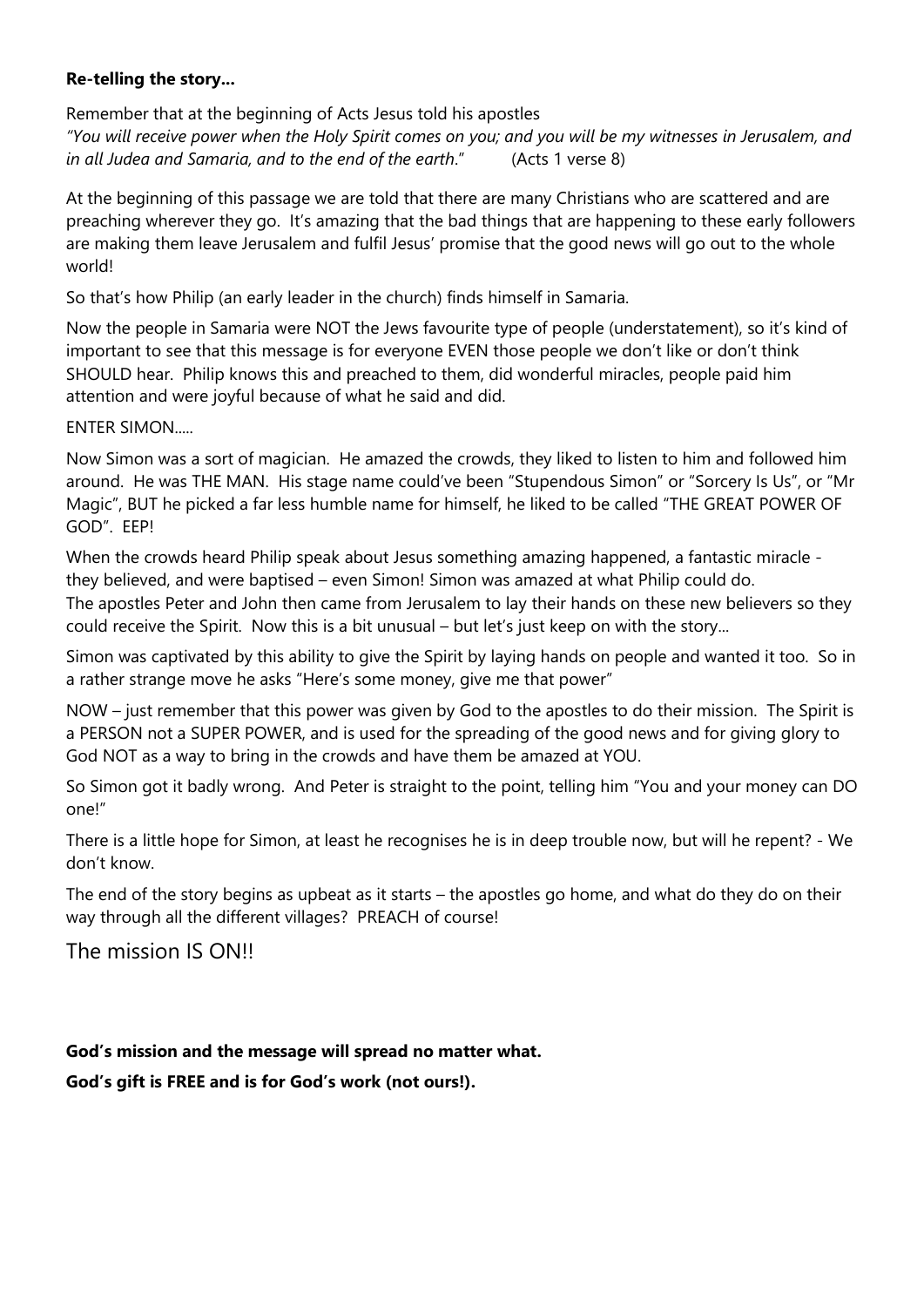# Have a think....

## ❖ **Why was Philip in Samaria?**

*The followers of Jesus had suffered many things and so had scattered into Judea and Samaria.*





# ❖ **What did he do when he was there?**

*He performed many miracles and was preaching about Jesus.*

❖ **Have a look through the passage and see how many times you can see any word to do with preaching the good news** 

(eg preach, believed, baptised, good news) *There are lots to be found....here are just a few: preached the Messiah, they believed, they were baptized, they received the Holy Spirit, they preached the Good News...*





# ❖ **What do we find out about Simon from the passage?**

*He is a very popular magician. He claims he is using power from God. He is boastful. He has lots of followers.*

## ❖ **What did Peter and John do when they arrived and what was Simon's reaction?**

*The 2 apostles lay their hands on the new believers, and they receive the Holy Spirit. Simon sees this power and wants it for himself, so he offers money for it!*



## ❖ **Why did Peter get so cross?**

*This "power" that Simon tries to buy is God's free gift from God to give to whom He chooses. The apostles have been given a mission to preach to the whole world BY JESUS! Simon possibly wants the power to have the attention back on him and to draw a crowd, but the Spirit's work points only to Jesus, not ourselves. Also worth remembering that the Spirit is a PERSON, not a SUPER POWER!!*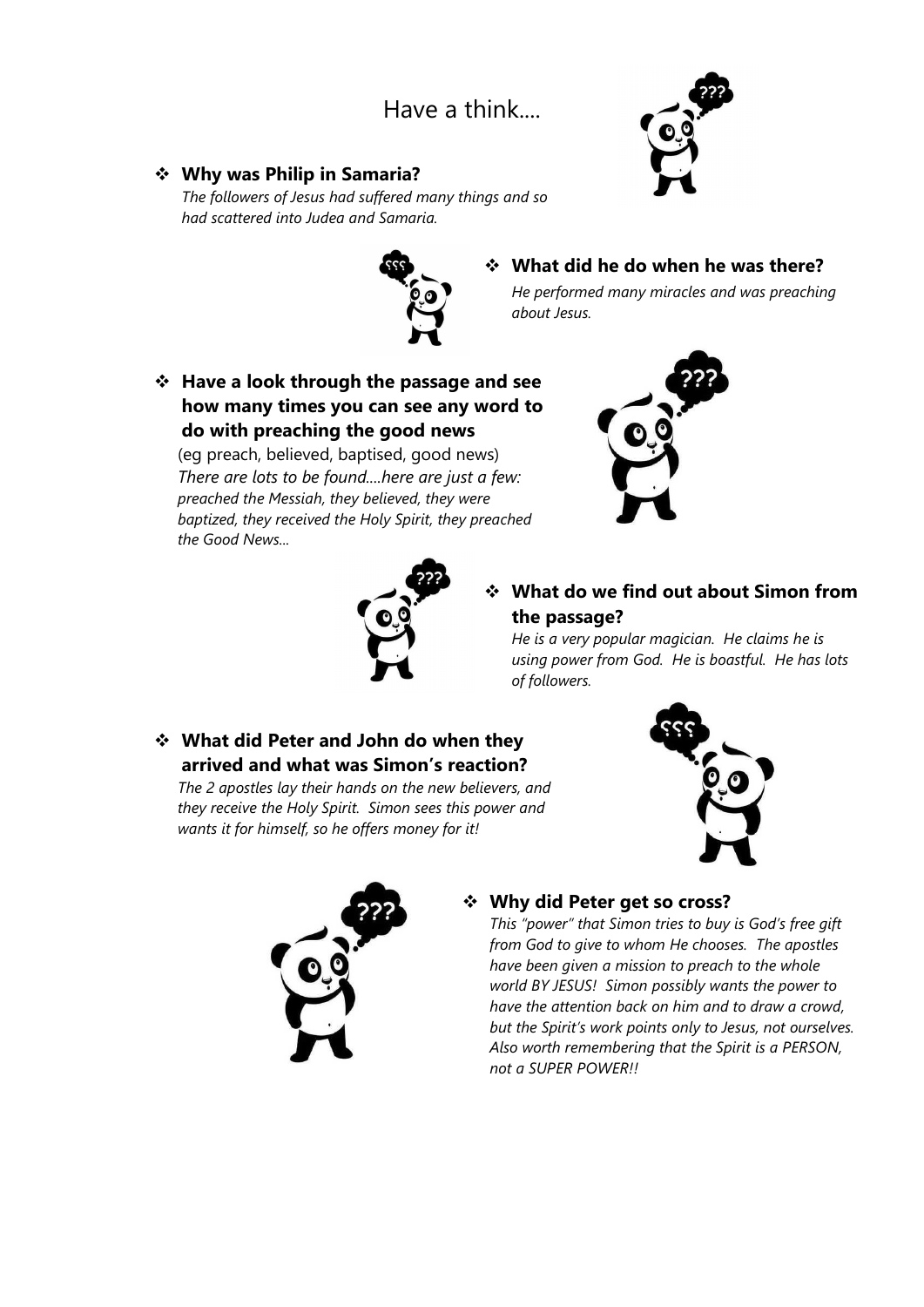# TOUGHER QUESTIONS – EEK!

### *Are we sometimes more amazed by the world and its "stuff" than by God? (like Simon's "followers")*

*Simon amazed people with fancy tricks, what sort of things might you find amazing, what holds your attention MORE than God? For me it might be a game on my phone that fascinates me more than reading my bible. or it might be trying to fit in with what others are doing forgetting that I'm a child of God and should be pleasing Him not being swayed by others. What is it for you?*





#### *Why is it so important for us to know that God GIVES FREE gifts?*

*This is sort of a silly thought BUT...how much would we have to pay if they were for sale?! I mean when you think of it that way it's crazy isn't it!* 

*The fabulous news is that God is so generous that he gives amazing things to people*  who don't deserve it at all, in fact we deserve NOTHING (well, worse than nothing *really* ☹*) We can't earn God's love, we can't buy his gifts. Remember from Romans 5 v 8*

*"* But God has shown us how much he loves us—it was while we were still sinners that Christ died for us!"

*God's grace is AMAZING, it's undeserved, always has been, always will be – HOORAY!* ه ک

#### *Can you think of any ways that you might be serving yourself instead of Jesus?*

*This is a tricky one.....I find that even when I start serving with a right heart it can quickly turn into selfish pride. A bit like "hey everyone, look at me and how much I'm loving the Lord and serving him!" Or maybe my prayers end up being super focused on me and my problems (not bad in itself, God our Father wants to hear our inner most desires and thoughts), rather than praising God and thanking him for the amazing things he is doing in me and those around me. What might it be for you?*







#### *Why is it important to be part of a church family do you think? (HINT: think about how Peter speaks to Simon)*

*When we try and go it alone it would be really easy to get lost in our own thoughts, do our own thing, and stray from what God is asking of us because no-one would know (except us and God). This is why our family, church, and kids groups are super important, because they can help us to see the mistakes we are making and they love us enough to tell us.*